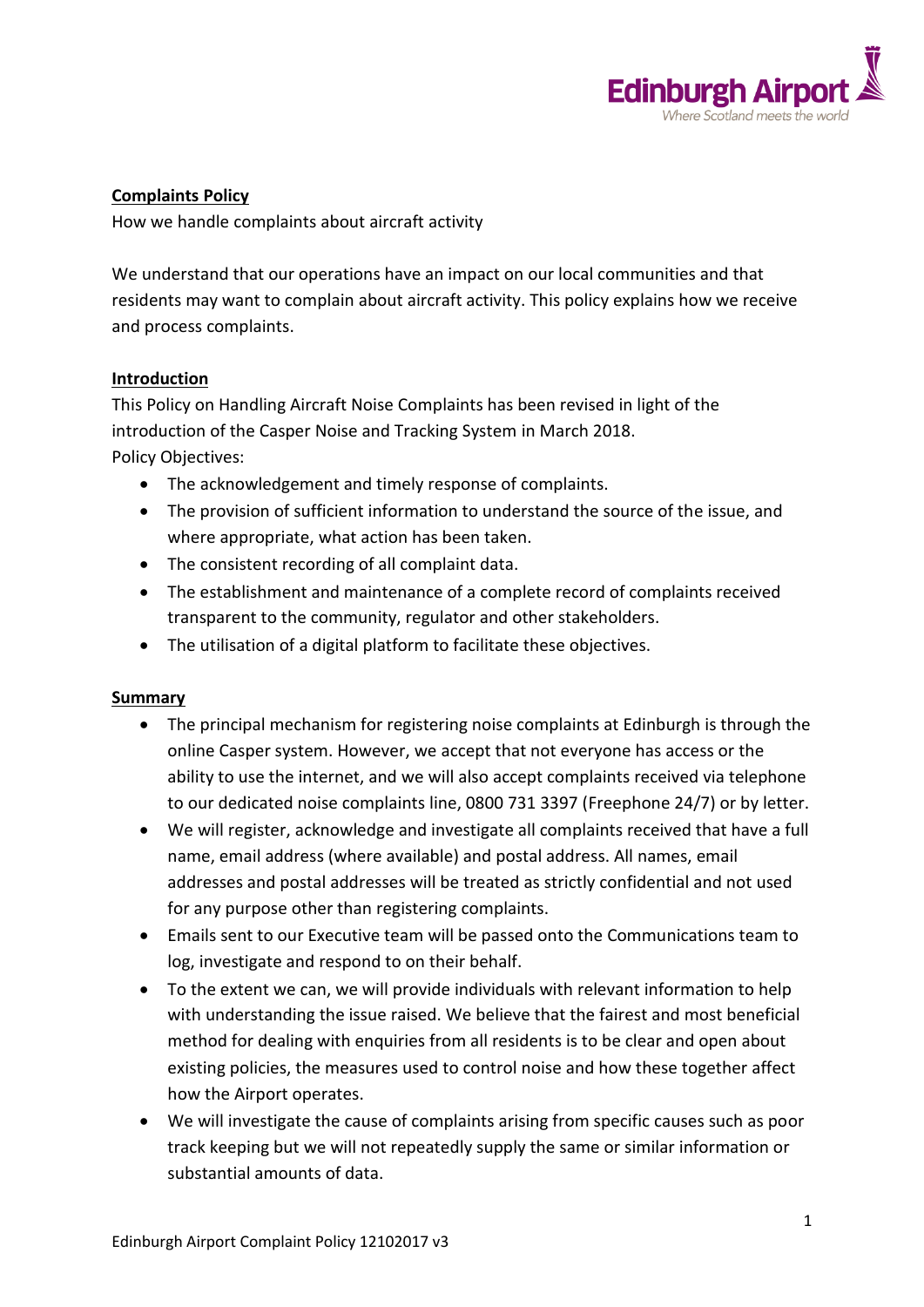- The Casper complaint database will provide aggregate data that is accessible to third parties.
- We will continue to monitor our overall performance, for example, with respect to track keeping and number of Complaints received within our Performance indicator of 5 working days.
- We will use data to continue to work proactively with airlines and air traffic service providers to enhance noise mitigation performance at the Airport.

## **Receiving Complaints**

In order to deliver the intent of this policy and maintain the integrity of the complaints process and data, in line with our commitment to work to engage and improve our communications with the public. Complaints regarding aircraft noise made to the Airport should be submitted via our dedicated complaints web portal – www.edinburghairport.com/noiselab

In circumstances where the complainant does not have access to the internet complaints can be made by letter to our postal address at the end of this document or by telephone to our dedicated noise complaints line, 0800 731 3397 (Freephone 24/7). Complaints received by post and telephone will be entered into the Casper system by our staff, to maintain a single, uniform and transparent record of all complaints.

We will register, acknowledge and, where appropriate, investigate all complaints received. For statistical purposes, it is essential that we are provided with a full name, valid email address (where available) and postal address and the reason for the complaint, otherwise the complaint cannot be logged.

Names, email addresses and postal addresses given will not be made public or used for any purpose other than registering complaint details, and to allow direct response to the complainant. Complaint reports by postal code area are recorded through Casper and published. We can only provide information on aircraft that operate to and from Edinburgh Airport.

We receive a number of complaints made by images taken from apps such as Flight Radar. This does not provide the information we need to investigate complaints, which we do by using our own noise and track keeping software. When complaints are provided in this format we will request that residents provide the required information detailed above.

## Specific Enquiries

Complaints regarding specific flights must be individually registered. For complaints regarding specific departures we will, in line with this policy, supply details of the flight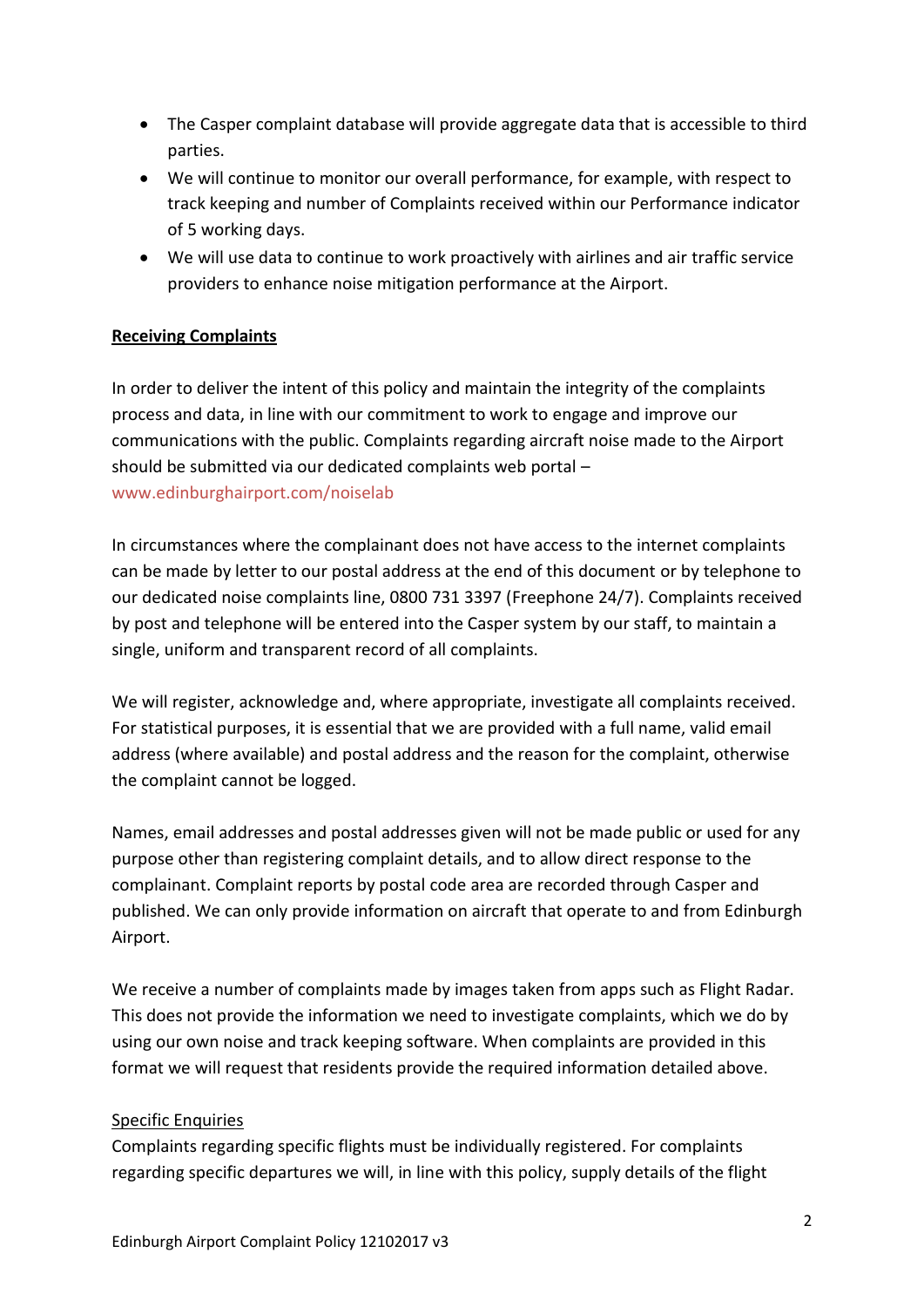which is the subject of the complaint, such as airline, flight number and height. Where complaints are registered regarding a number of flights, we will endeavour to provide general information which will add to an individual's understanding of the situation.

In the case of arriving aircraft, there is no requirement for track keeping as is the case with departing aircraft, however we will supply information to help explain the reasons for an unusual event, for example, a change to a normal operating pattern. Where it is deemed to help understand the noise relating to a particular area, we will supply typical days' tracks of aircraft overflight and background information relating to operations.

### Provision of Information

We provide a full and comprehensive information service and our policy is to make available as much detail about aircraft operations as is reasonably practical, (for example, noise limits, runway direction and aircraft heights within Noise Preferential Routes). All this information is publicly accessible through Edinburgh Airport's Noise Website – www.edinburghairport.com/noiselab

Each request for information over and above that publicly provided through Casper or given to answer the individual complaint will be considered on its merits, based on the circumstances of the request. We will take into account the amount of information that has already been made available, the resources required to process the information asked, and whether the information seems likely to enhance further understanding. We may however decline to undertake extensive data gathering exercises in support of individual complaints.

#### General Enquiries

We will supply information which explains aircraft routes and procedures, which includes maps showing typical tracks relating to individual postcodes, so as to be transparent and accurate about the possible impacts of aircraft operations for those living near Edinburgh Airport.

The Edinburgh Airport Noise Website – [www.edinburghairport.com/noiselab](http://www.edinburghairport.com/noiselab) provides detailed information on aircraft activity and how aviation may impact local communities, as well as hosting the dedicated complaints handling portal detailed above.

#### Persistent Complainants

We sometimes receive a large number of complaints from individuals. Whilst we take all concerns seriously we will take a view on whether an individual's request for information is taking up a disproportionate amount of time and resources.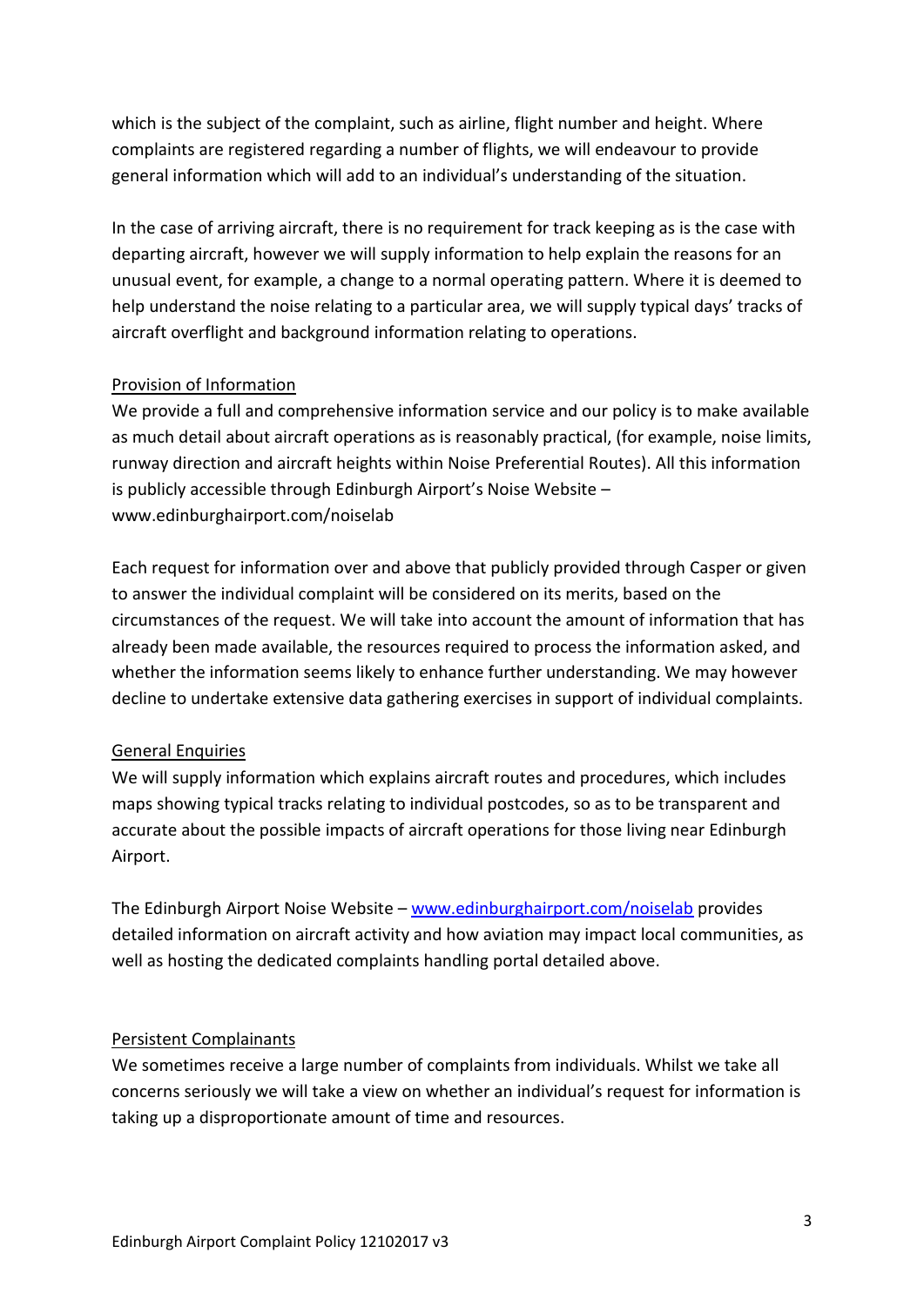We have adopted a three-stage process to investigating and responding to multiple complaints received by one individual.

## Step 1

We will fully investigate and respond in detail to the first complaint received.

## Step 2

If we are then contacted again and asked for additional information we will review our original response and, if appropriate and necessary, provide additional information.

# Step 3

If a complainant contacts us a third time and we believe there is no additional information that can be provided to enhance understanding, we will inform the complainant that the complaint will be logged but will not be further responded to.

We work directly with Community Councils to understand concerns of local residents and communities. You may also wish to speak to your Community Council representative who can provide you with more information or pass feedback onto us.

# Monitoring of Noise Abatement Procedures & Complaints

We will analyse complaints on a quarterly basis to establish trends, ensuring we can keep track of community concerns and where appropriate improve our communication on these issues and look into possible mitigation actions.

We will report on our complaints data at our quarterly EACC meetings, to the Noise Management Board (NMB) our quarterly community newsletter. The EACC and NMB meetings allow us to share information between interested parties including representatives of Community Councils and local resident's groups. We can also share this information with other Community Councils if requested.

We will make Quarterly noise reports available online via either our Edinburgh Airport noise lab web pages.

We will report on the number of complaints received, the number of complainants, any complainants that reached step 3 in the complaints process, a summary of key concerns and highlight any significant changes or trends that have emerged to ensure all complaints are publicly and transparently reported.